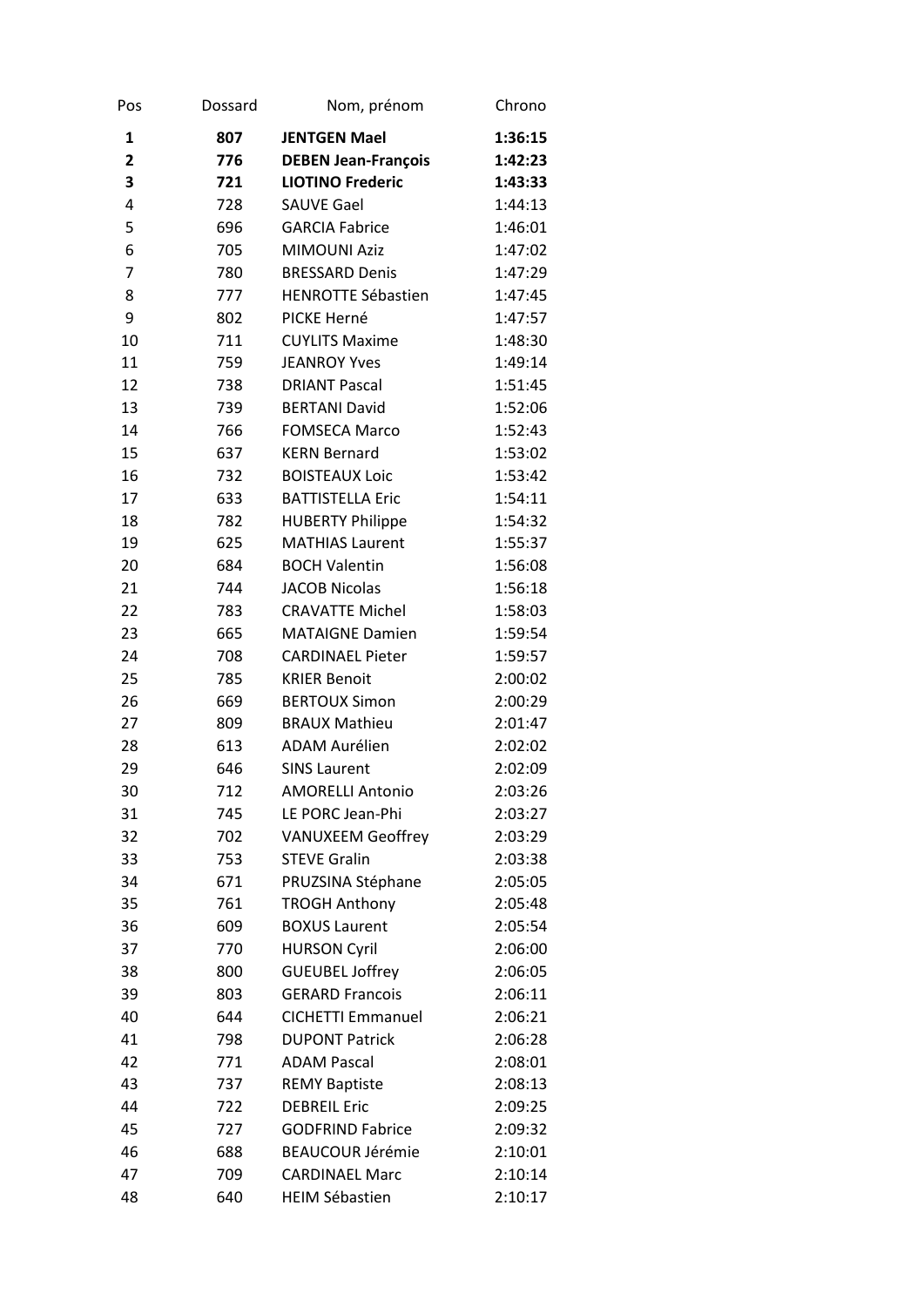| 49 | 748 | <b>LINDER Damien</b>        | 2:11:15 |
|----|-----|-----------------------------|---------|
| 50 | 657 | <b>KAUFMANN Jean Marie</b>  | 2:11:21 |
| 51 | 757 | <b>BIREN Bastien</b>        | 2:11:24 |
| 52 | 620 | <b>PRONCE Nicolas</b>       | 2:11:26 |
| 53 | 724 | <b>BOURGUIGNON Xavier</b>   | 2:11:28 |
| 54 | 723 | <b>FLORENTIN Marc</b>       | 2:11:29 |
| 55 | 645 | <b>OPPE Laurent</b>         | 2:11:31 |
| 56 | 731 | <b>EHMANN Patrick</b>       | 2:11:32 |
| 57 | 784 | SON Frédéric                | 2:11:33 |
| 58 | 648 | <b>KRUMMENACKER Denis</b>   | 2:11:55 |
| 59 | 810 | <b>ANELLI Florian</b>       | 2:12:35 |
| 60 | 781 | <b>GROESEN Jeff</b>         | 2:12:50 |
| 61 | 773 | <b>ETIENNE Xavier</b>       | 2:13:02 |
| 62 | 658 | VAN DER VOORN Stefan        | 2:13:21 |
| 63 | 750 | <b>YANS Julien</b>          | 2:14:14 |
| 64 | 799 | <b>ANIZET Sébastien</b>     | 2:14:17 |
| 65 | 813 | <b>GUDNASON Jon</b>         | 2:14:55 |
| 66 | 760 | <b>THIMOTHEE Kévin</b>      | 2:14:56 |
| 67 | 768 | PREMONT Michaël             | 2:15:35 |
| 68 | 769 | PREMONT Jonathan            | 2:15:40 |
| 69 | 704 | <b>FIRRE Gérald</b>         | 2:15:42 |
| 70 | 601 | <b>TOUSSAINT Benjamin</b>   | 2:15:48 |
| 71 | 714 | <b>DEGAND Eric</b>          | 2:16:08 |
| 72 | 787 | <b>HOUOT Romain</b>         | 2:16:55 |
| 73 | 774 | <b>MATERGIA Emanuele</b>    | 2:17:05 |
| 74 | 650 | <b>SCHMIT Michel</b>        | 2:17:15 |
| 75 | 621 | <b>BECHET Olivier</b>       | 2:17:21 |
| 76 | 735 | <b>BAULER Daniel</b>        | 2:17:32 |
| 77 | 725 | <b>CHEVALIER James</b>      | 2:17:34 |
| 78 | 659 | <b>ROZET Sevan</b>          | 2:17:36 |
| 79 | 812 | <b>GUDNASON Arnar</b>       | 2:17:45 |
| 80 | 667 | DE BRUYNE Geert             | 2:19:23 |
| 81 | 674 | <b>MARCHAL Anthony</b>      | 2:19:25 |
| 82 | 786 | PEIREIRA Julien             | 2:19:53 |
| 83 | 726 | <b>SCHUSTER Didier</b>      | 2:20:01 |
| 84 | 733 | <b>FRISING Simon</b>        | 2:20:02 |
| 85 | 610 | <b>FRANCOIS Frédéric</b>    | 2:20:35 |
| 86 | 692 | <b>FELLERICH Guy</b>        | 2:20:36 |
| 87 | 689 | <b>THIELTGEN Eric</b>       | 2:20:57 |
| 88 | 693 | <b>THIELTGEN Bertrand</b>   | 2:21:02 |
| 89 | 775 | <b>CAMILLETTI Guillaume</b> | 2:21:14 |
| 90 | 627 | <b>BERTRAND Gilles</b>      | 2:21:20 |
| 91 | 797 | <b>COZIER Emmanuel</b>      | 2:22:12 |
| 92 | 811 | <b>COLLIGNON Quentin</b>    | 2:22:14 |
| 93 | 720 | JACQUET Vincent             | 2:22:28 |
| 94 | 672 | <b>GILLARDIN Bruno</b>      | 2:22:29 |
| 95 | 626 | <b>MORIS Patrick</b>        | 2:23:18 |
| 96 | 619 | <b>CENNE Philippe</b>       | 2:23:44 |
| 97 | 805 | <b>HERMAN Eric</b>          | 2:23:59 |
| 98 | 767 | <b>BOUCHER Philippe</b>     | 2:24:18 |
|    |     |                             |         |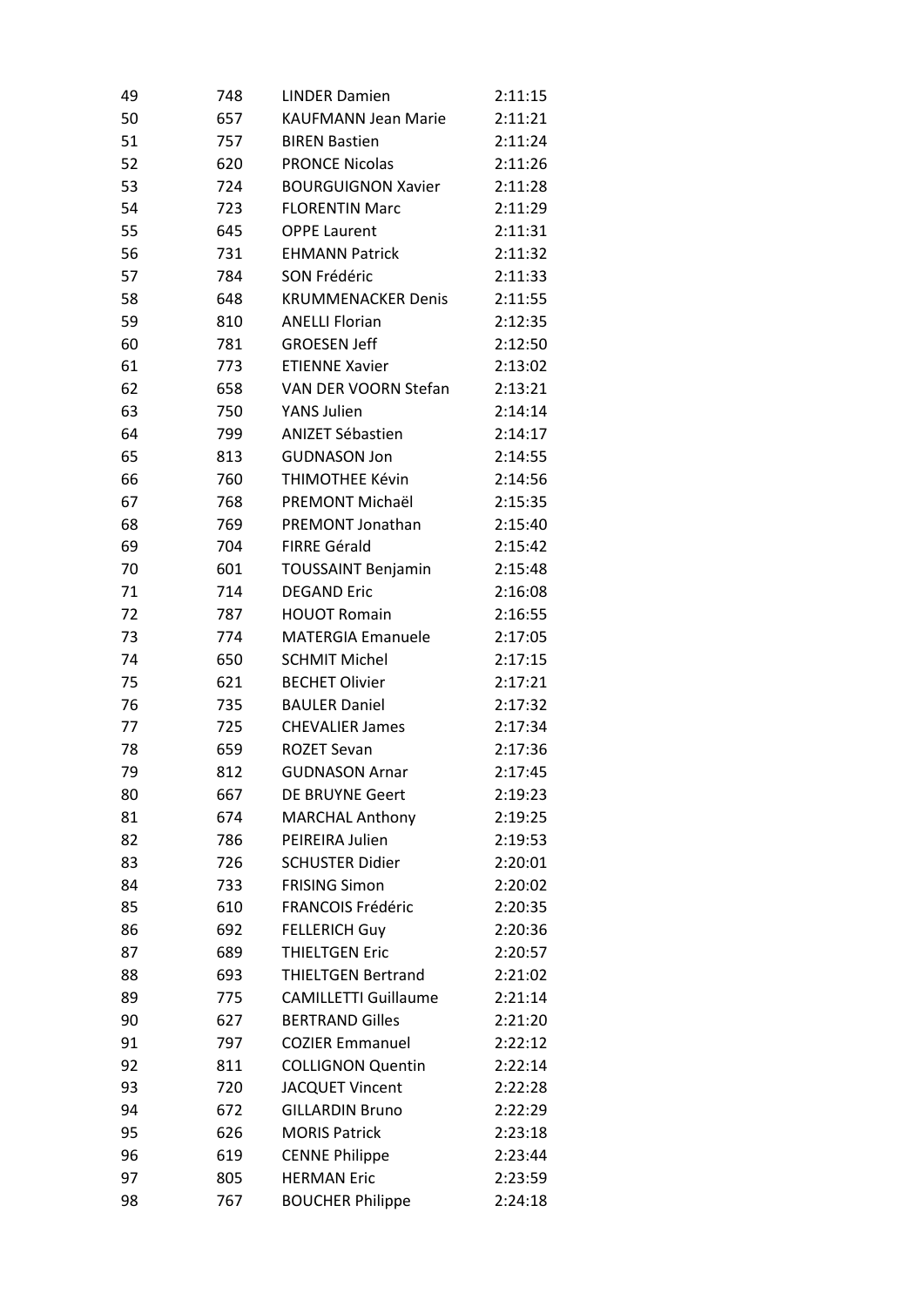| 99  | 778 | VIEILLEVOYE Julien          | 2:24:35 |
|-----|-----|-----------------------------|---------|
| 100 | 756 | <b>DINON Dominique</b>      | 2:24:46 |
| 101 | 606 | <b>RAIZER Thierry</b>       | 2:24:55 |
| 102 | 695 | <b>DERAVET Marcel</b>       | 2:25:02 |
| 103 | 796 | DE BEIN Hugo                | 2:25:22 |
| 104 | 631 | <b>COLAS Johan</b>          | 2:25:25 |
| 105 | 632 | <b>KONINCKX Jean</b>        | 2:25:27 |
| 106 | 794 | <b>MEUNIER Marco</b>        | 2:25:34 |
| 107 | 764 | <b>JULITA Hubert</b>        | 2:26:10 |
| 108 | 612 | REMOIVILLE Rémy             | 2:26:15 |
| 109 | 815 | <b>KRAUCU Brunot</b>        | 2:26:39 |
| 110 | 687 | <b>LOOTVOET Cedric</b>      | 2:27:59 |
| 111 | 814 | DE BEER Olivier             | 2:28:26 |
| 112 | 716 | <b>ALLEGAERT Wouter</b>     | 2:28:30 |
| 113 | 808 | <b>MANAND Eric</b>          | 2:28:37 |
| 114 | 611 | <b>MARTINS Nelson</b>       | 2:28:53 |
| 115 | 647 | <b>FLOQUET Patrick</b>      | 2:29:06 |
| 116 | 758 | <b>BEULIER Jérôme</b>       | 2:29:52 |
| 117 | 736 | <b>BRAGARD Vincent</b>      | 2:30:40 |
| 118 | 790 | <b>ALEXANDRE Vincent</b>    | 2:30:57 |
| 119 | 629 | <b>SIROLI Ronald</b>        | 2:31:18 |
| 120 | 622 | <b>AREND Frank</b>          | 2:31:19 |
| 121 | 663 | <b>SCHNEIDER Armand</b>     | 2:31:20 |
| 122 | 795 | <b>TOUSSAINT Christophe</b> | 2:31:32 |
| 123 | 636 | <b>DARTHOS Joël</b>         | 2:32:50 |
| 124 | 746 | <b>PONCELET Bertrand</b>    | 2:33:54 |
| 125 | 642 | <b>GOURDANGE Dimitri</b>    | 2:34:12 |
| 126 | 604 | <b>THIRY Vivien</b>         | 2:34:36 |
| 127 | 801 | <b>JOANNES Didier</b>       | 2:34:51 |
| 128 | 678 | <b>LAMY Stephane</b>        | 2:35:07 |
| 129 | 707 | VALET Stéphane              | 2:35:15 |
| 130 | 730 | <b>BURY Quantilien</b>      | 2:35:57 |
| 131 | 656 | <b>HEYARD Stéphane</b>      | 2:38:18 |
| 132 | 630 | <b>GILLIS Philippe</b>      | 2:38:55 |
| 133 | 700 | <b>RESIBOIS Dominique</b>   | 2:41:08 |
| 134 | 681 | <b>CLOSTER Alexandre</b>    | 2:41:20 |
| 135 | 740 | <b>FARINELLE Luc</b>        | 2:41:59 |
| 136 | 762 | <b>PETIT François</b>       | 2:42:46 |
| 137 | 763 | <b>VAN AERSCHOT Yoann</b>   | 2:44:41 |
| 138 | 765 | <b>BRANCALEONI Patrick</b>  | 2:45:46 |
| 139 | 661 | <b>TOUSSAIN Yoann</b>       | 2:45:57 |
| 140 | 791 | <b>NOIRHOMME Marc</b>       | 2:49:01 |
| 141 | 806 | <b>BOUNNOY Sisaart</b>      | 2:49:04 |
| 142 | 718 | <b>MAITRE JEAN Alain</b>    | 2:50:19 |
| 143 | 614 | <b>GOFFIN Jimmy</b>         | 2:52:27 |
| 144 | 655 | <b>HAMES Stéphane</b>       | 2:53:33 |
| 145 | 788 | <b>BOUVY Jacques</b>        | 2:53:43 |
| 146 | 618 | CARABI Raphaël              | 2:53:53 |
| 147 | 686 | <b>LEQUEUX Frederic</b>     | 2:54:00 |
| 148 | 603 | <b>HEYNEN Simon</b>         | 2:55:37 |